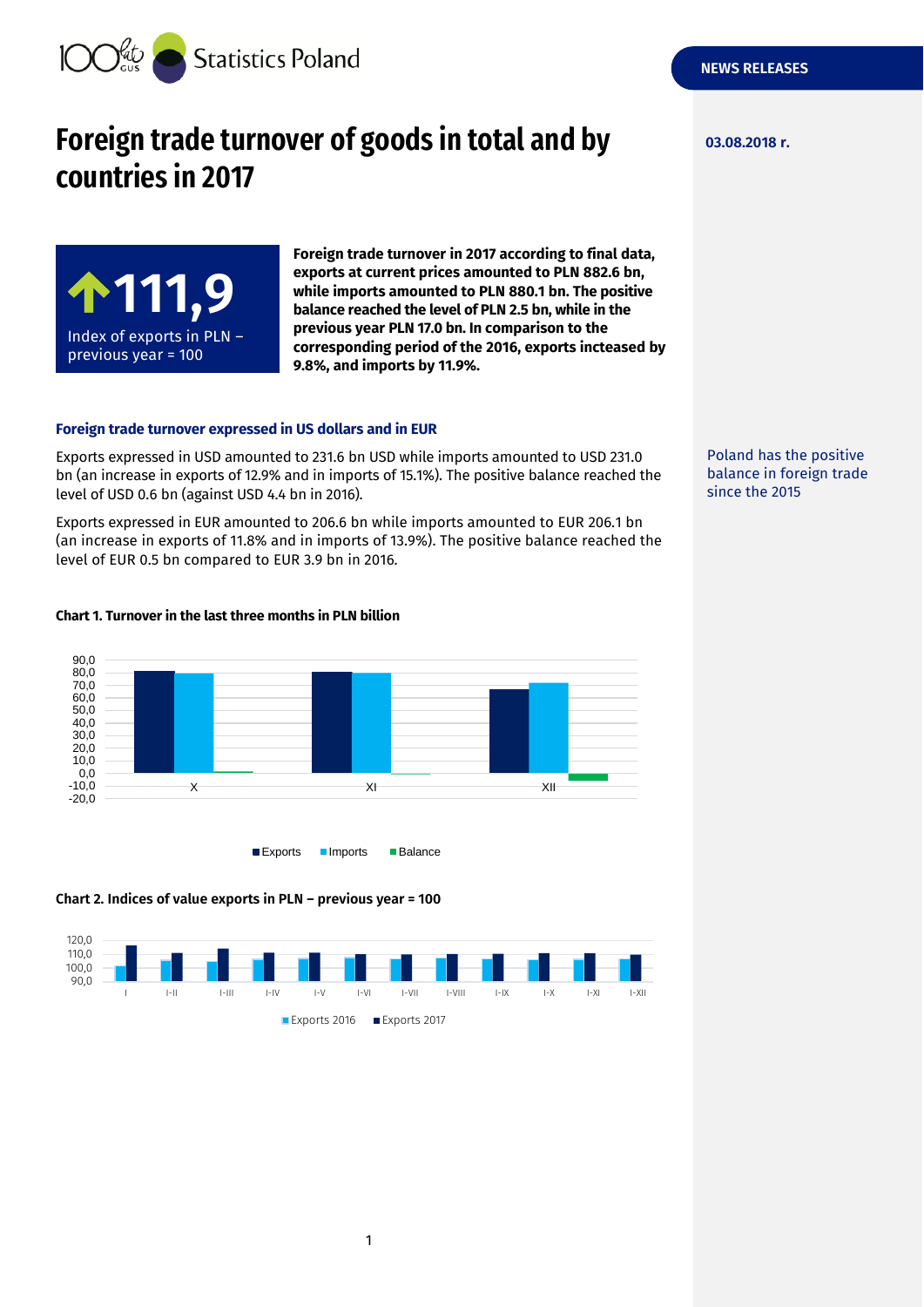

# **Foreign trade turnover of goods in total and by groups of countries**

Poland has the largest share in total exports with developed countries - 86.6% (of which EU 80.0%), and imports - 67.7% (of which EU 60.4%), as against 86.3% (of which EU 79.8%) and 68.2% (of which EU 61.2%) in the corresponding period of the 2016. However, the smallest share was observed in the countries of Central and Eastern Europe, which in total exports amounted to 5.8%, and in imports – 7.9%, as against 5.5% and 7.2% in 2016.

The negative balances were recorded with developing countries – minus PLN 147.5 bn (minus USD 38.7 bn, minus EUR 34.5 bn) and with countries Central and Eastern Europe – minus PLN 18.6 bn (minus USD 4.9 bn, minus EUR 4.3 bn). The positive balances were obtained in turnover with developed countries PLN 168.6 bn (USD 44.2 bn, EUR 39.4 bn), of which EU countries a balance of PLN 175.1 bn (USD 45.8 bn, EUR 41.0 bn).

The high share of developed countries in trade in goods is affected by high turnover with the EU

|                                          | 2017           |            |              |       |            |            |                | 2017  |
|------------------------------------------|----------------|------------|--------------|-------|------------|------------|----------------|-------|
| SPECIFICATION                            | bn<br>bn<br>bn |            | $2016 = 100$ |       |            |            |                |       |
|                                          | <b>PLN</b>     | <b>USD</b> | <b>EUR</b>   | PLN   | <b>USD</b> | <b>EUR</b> | structure in % |       |
| <b>Exports</b>                           | 882.6          | 231.6      | 206.6        | 109.8 | 112.9      | 111.8      | 100.0          | 100.0 |
| Developed countries                      | 764.6          | 200.6      | 179.0        | 110.2 | 113.3      | 112.2      | 86.3           | 86.6  |
| of which EU                              | 706.5          | 185.3      | 165.4        | 110.2 | 113.2      | 112.1      | 79.8           | 80.0  |
| of which euro-zone                       | 503.8          | 132.2      | 117.9        | 110.8 | 113.9      | 112.8      | 56.6           | 57.1  |
| Developing countries                     | 66.9           | 17.6       | 15.6         | 101.3 | 104.5      | 103.2      | 8.2            | 7.6   |
| Count. of Cent. and East. Europe         | 51.1           | 13.4       | 12.0         | 116.5 | 120.3      | 118.8      | 5.5            | 5.8   |
| Imports (country of origin) <sup>1</sup> | 880.1          | 231.0      | 206.1        | 111.9 | 115.1      | 113.9      | 100.0          | 100.0 |
| Developed countries                      | 596.0          | 156.4      | 139.6        | 111.1 | 114.2      | 113.0      | 68.2           | 67.7  |
| of which EU                              | 531.4          | 139.5      | 124.4        | 110.3 | 113.4      | 112.3      | 61.2           | 60.4  |
| of which euro-zone                       | 424.7          | 111.5      | 99.5         | 110.1 | 113.2      | 112.1      | 49.0           | 48.3  |
| Developing countries                     | 214.4          | 56.3       | 50.2         | 111.0 | 114.4      | 113.1      | 24.6           | 24.4  |
| Count. of Cent. and East. Europe         | 69.7           | 18.3       | 16.3         | 122.8 | 126.4      | 124.9      | 7.2            | 7.9   |
| <b>Balance</b>                           | 2.5            | 0.6        | 0.5          | X     | X          | X          | X              | X     |
| Developed countries                      | 168.6          | 44.2       | 39.4         | X     | X          | x          | x              | X     |
| of which EU                              | 175.1          | 45.8       | 41.0         | Χ     | X          | X          | X              | X     |
| of which euro-zone                       | 79.1           | 20.7       | 18.4         | X     | X          | X          | X              | X     |
| Developing countries                     | $-147.5$       | $-38.7$    | $-34.6$      | X     | X          | X          | X              | X     |
| Count. of Cent. and East. Europe         | $-18.6$        | $-4.9$     | $-4.3$       | X     | X          | X          | X              | X     |

#### **Table 1. Foreign trade turnover of goods in total and by groups of countries**

-

<sup>1</sup> Country of origin is the country where the commodity was produced or processed and in this form entered the Polish customs zone.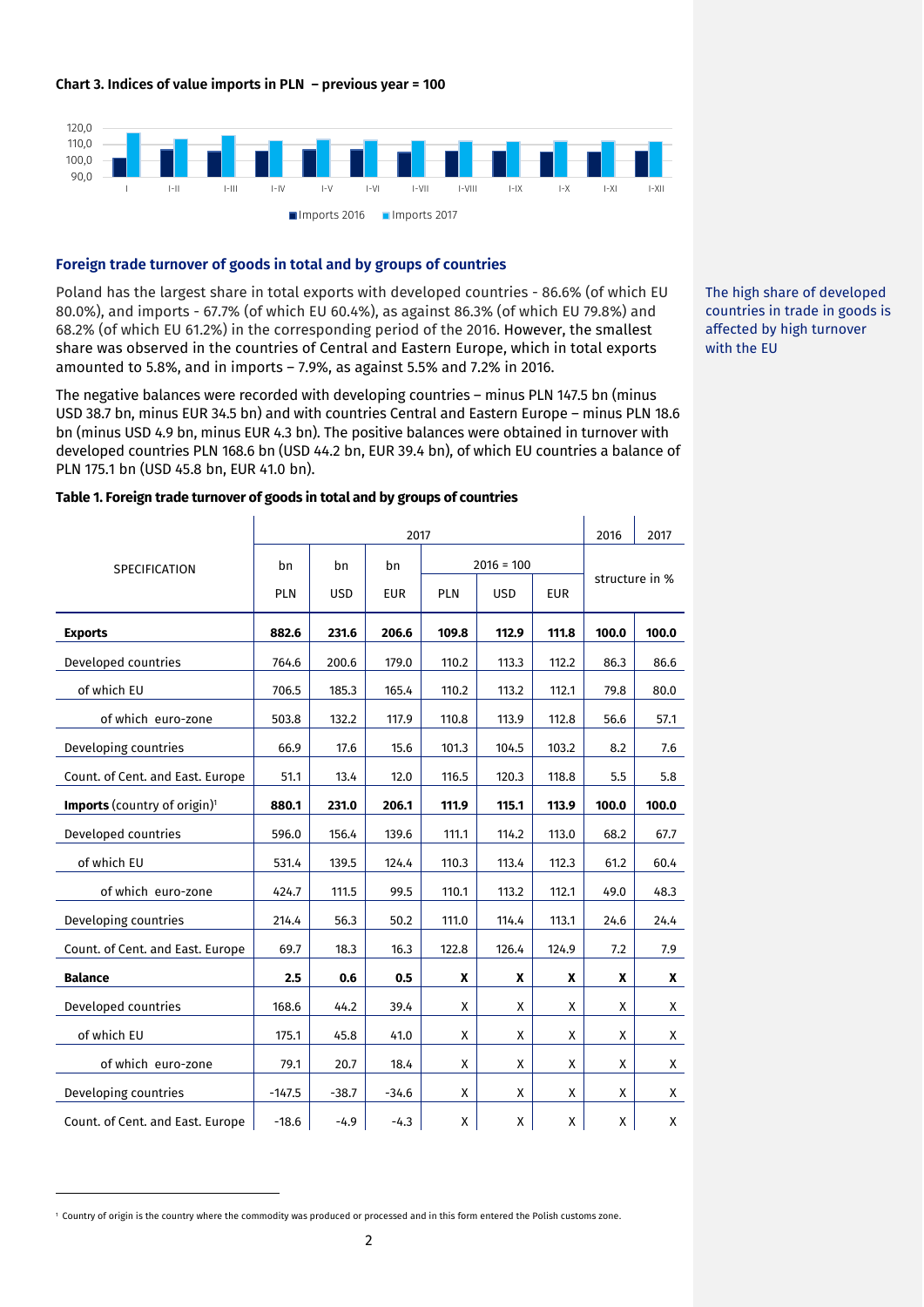# **Foreign trade turnover by major countries**

In 2017 among the main trade partners of Poland there was an increase in exports and imports to all countries from the top ten of our partners.

The turnover with the top ten of Polish trade partners in exports in 2017, as in the same period of 2016, accounted for 66.3%, while total imports – 65.7% (against 66.2% in 2016) .

The share of Germany in exports increased in comparison with 2016 year by 0.1 pp and amounted to 27.5%, and imports has decreased by 0.2 pp and accounted for 23.1%. The positive balance amounted to PLN 39.0 bn (USD 10.2 bn, EUR 9.1 bn) against PLN 36.8 bn (USD 9.4 bn, EUR 8.4 bn) in 2016.

#### **Table 2. Foreign trade turnover by major countries**

|                    | 2017  |                                    |            |       |              |                |      | 2017 |  |
|--------------------|-------|------------------------------------|------------|-------|--------------|----------------|------|------|--|
| SPECIFICATION      | bn    | bn                                 | bn         |       | $2016 = 100$ | structure in % |      |      |  |
|                    | PLN   | <b>USD</b>                         | <b>EUR</b> | PLN   | <b>USD</b>   | <b>EUR</b>     |      |      |  |
| <b>EXPORTS</b>     |       |                                    |            |       |              |                |      |      |  |
| 1. Germany         | 242.6 | 63.7                               | 56.8       | 110.3 | 113.4        | 112.2          | 27.4 | 27.5 |  |
| 2. United Kingdom  | 56.8  | 14.9                               | 13.3       | 106.3 | 109.2        | 108.1          | 6.7  | 6.4  |  |
| 3. Czech Republic  | 56.8  | 14.9                               | 13.3       | 107.6 | 110.6        | 109.5          | 6.6  | 6.4  |  |
| 4. France          | 49.7  | 13.0                               | 11.6       | 112.4 | 115.3        | 114.3          | 5.5  | 5.6  |  |
| 5. Italy           | 43.2  | 11.3                               | 10.1       | 112.9 | 115.7        | 114.8          | 4.8  | 4.9  |  |
| 6. Netherlands     | 38.8  | 10.2                               | 9.1        | 107.8 | 110.8        | 109.7          | 4.5  | 4.4  |  |
| 7. Russia          | 26.4  | 6.9                                | 6.2        | 116.1 | 120.0        | 118.4          | 2.8  | 3.0  |  |
| 8. Sweden          | 24.8  | 6.5                                | 5.8        | 106.7 | 109.7        | 108.5          | 2.9  | 2.8  |  |
| 9. Spain           | 24.0  | 6.3                                | 5.6        | 110.2 | 113.1        | 112.0          | 2.7  | 2.7  |  |
| 10. United States  | 23.4  | 6.1                                | 5.5        | 123.9 | 127.7        | 126.3          | 2.4  | 2.6  |  |
|                    |       | <b>IMPORTS (country of origin)</b> |            |       |              |                |      |      |  |
| 1. Germany         | 203.6 | 53.5                               | 47.7       | 111.1 | 114.3        | 113.1          | 23.3 | 23.1 |  |
| 2. China           | 103.7 | 27.2                               | 24.3       | 110.0 | 113.4        | 112.0          | 12.0 | 11.8 |  |
| 3. Russia          | 55.9  | 14.7                               | 13.1       | 123.4 | 126.8        | 125.4          | 5.8  | 6.4  |  |
| 4. Italy           | 46.9  | 12.3                               | 11.0       | 107.2 | 110.0        | 109.1          | 5.6  | 5.3  |  |
| 5. France          | 34.2  | 9.0                                | 8.0        | 109.2 | 112.2        | 111.1          | 4.0  | 3.9  |  |
| 6. Netherlands     | 33.6  | 8.8                                | 7.9        | 111.3 | 114.4        | 113.3          | 3.8  | 3.8  |  |
| 7. Czech Republic  | 31.7  | 8.3                                | 7.4        | 111.5 | 114.5        | 113.4          | 3.6  | 3.6  |  |
| 8. United States   | 25.0  | 6.6                                | 5.9        | 113.1 | 116.4        | 115.2          | 2.8  | 2.8  |  |
| 9. Belgium         | 22.5  | 5.9                                | 5.3        | 108.1 | 110.9        | 109.9          | 2.7  | 2.6  |  |
| 10. United Kingdom | 21.1  | 5.6                                | 4.9        | 103.9 | 106.9        | 105.7          | 2.6  | 2.4  |  |

# The share of Russia in imports increased by 0.6 pp compared to the same period of 2016 and it was 6.4%

#### **Chart 4. The balance of Poland with Russia (in PLN billion)**



Since Poland's accession to the EU, Germany has been our the largest trading partner both in exports and imports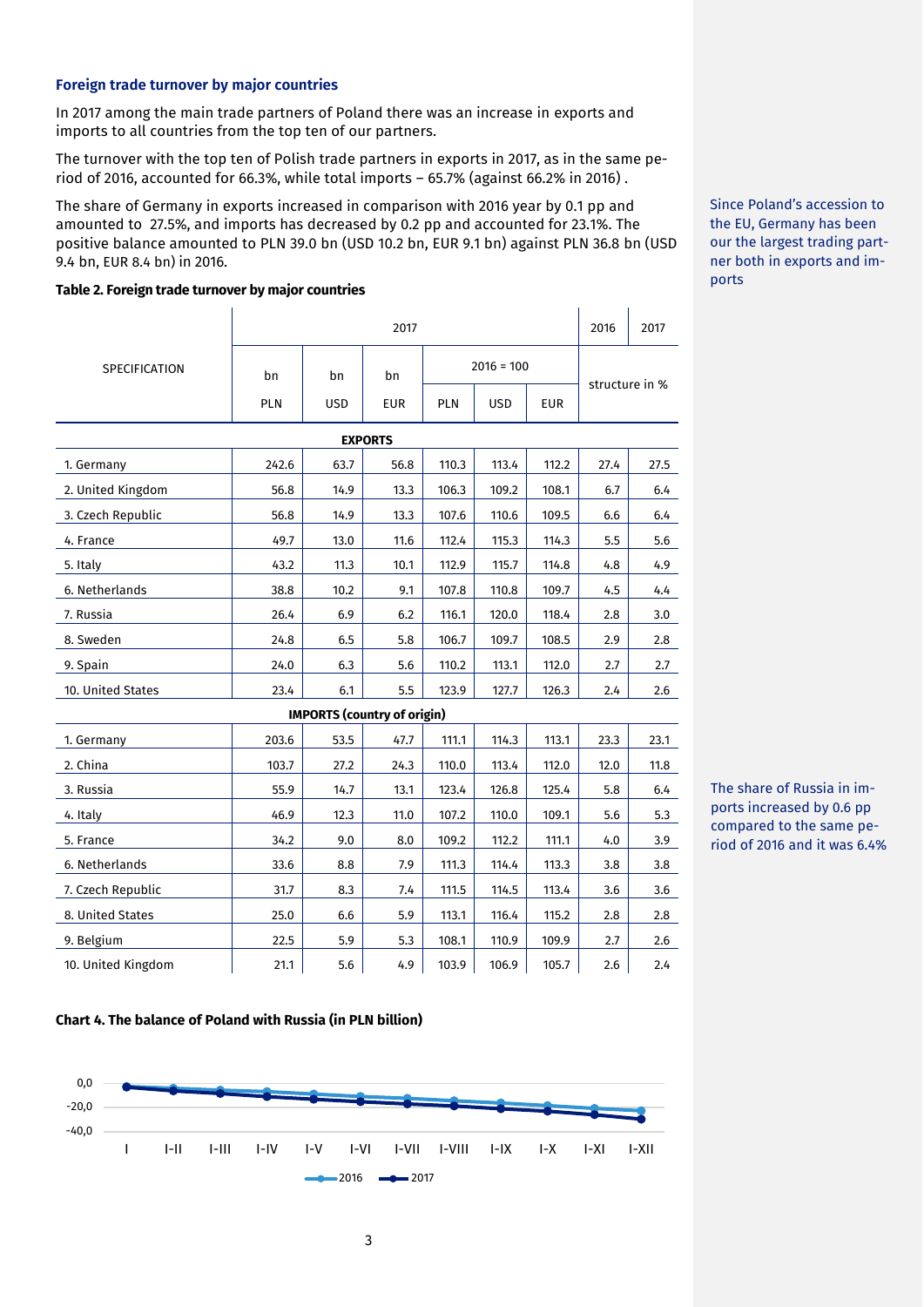#### **Imports by country of consignment<sup>2</sup> in total and by groups of counties**

The highest turnover in imports by country of consignment Poland recorded with the developed countries - PLN 672.6 bn, of which the EU – PLN 631.8 bn, compared to PLN 605.9 bn, of which the EU - PLN 570.2 bn in 2016.

|                              | 2017       |            |            |            |              |            |                | 2017  |  |  |
|------------------------------|------------|------------|------------|------------|--------------|------------|----------------|-------|--|--|
| <b>SPECIFICATION</b>         | bn         | bn         | bn         |            | $2016 = 100$ |            |                |       |  |  |
|                              | <b>PLN</b> | <b>USD</b> | <b>EUR</b> | <b>PLN</b> | <b>USD</b>   | <b>EUR</b> | structure in % |       |  |  |
| <b>Imports</b>               | 880.1      | 231.0      | 206.1      | 111.9      | 115.1        | 113.9      | 100.0          | 100.0 |  |  |
| Developed countries          | 672.6      | 176.5      | 157.5      | 111.0      | 114.2        | 113.0      | 77.1           | 76.4  |  |  |
| of which EU                  | 631.8      | 165.9      | 147.9      | 110.8      | 113.9        | 112.8      | 72.5           | 71.8  |  |  |
| of which euro-zone           | 512.5      | 134.5      | 120.0      | 111.0      | 114.2        | 113.0      | 58.7           | 58.2  |  |  |
| Developing countries         | 136.1      | 35.7       | 31.9       | 111.5      | 114.9        | 113.5      | 15.5           | 15.5  |  |  |
| Countries of Cent. and East. |            |            |            |            |              |            |                |       |  |  |
| Europe                       | 71.4       | 18.8       | 16.7       | 122.1      | 125.7        | 124.1      | 7.4            | 8.1   |  |  |
| <b>Balance</b>               | 2.5        | 0.6        | 0.5        | X          | X            | X          | X              | X     |  |  |
| Developed countries          | 92.0       | 24.1       | 21.5       | X          | X            | X          | X              | X     |  |  |
| of which EU                  | 74.7       | 19.4       | 17.5       | X          | X            | X          | X              | X     |  |  |
| of which euro-zone           | $-8.7$     | $-2.3$     | $-2.1$     | X          | X            | X          | X              | X     |  |  |
| Developing countries         | $-69.2$    | $-18.1$    | $-16.3$    | X          | X            | X          | X              | X     |  |  |
| Countries of Cent. and East. |            |            |            |            |              |            |                |       |  |  |
| Europe                       | $-20.3$    | $-5.4$     | $-4.7$     | Χ          | Χ            | X          | Χ              | X     |  |  |

# **Table 3. Imports by country of consignment in total and by groups of counties**

#### **Chart 5. Share of imports groups of countries by country of origin, and consignment in 2017**



<sup>2</sup> Country of consignment is the country from which the goods were introduced into the Polish territory irrespective of their origin.

-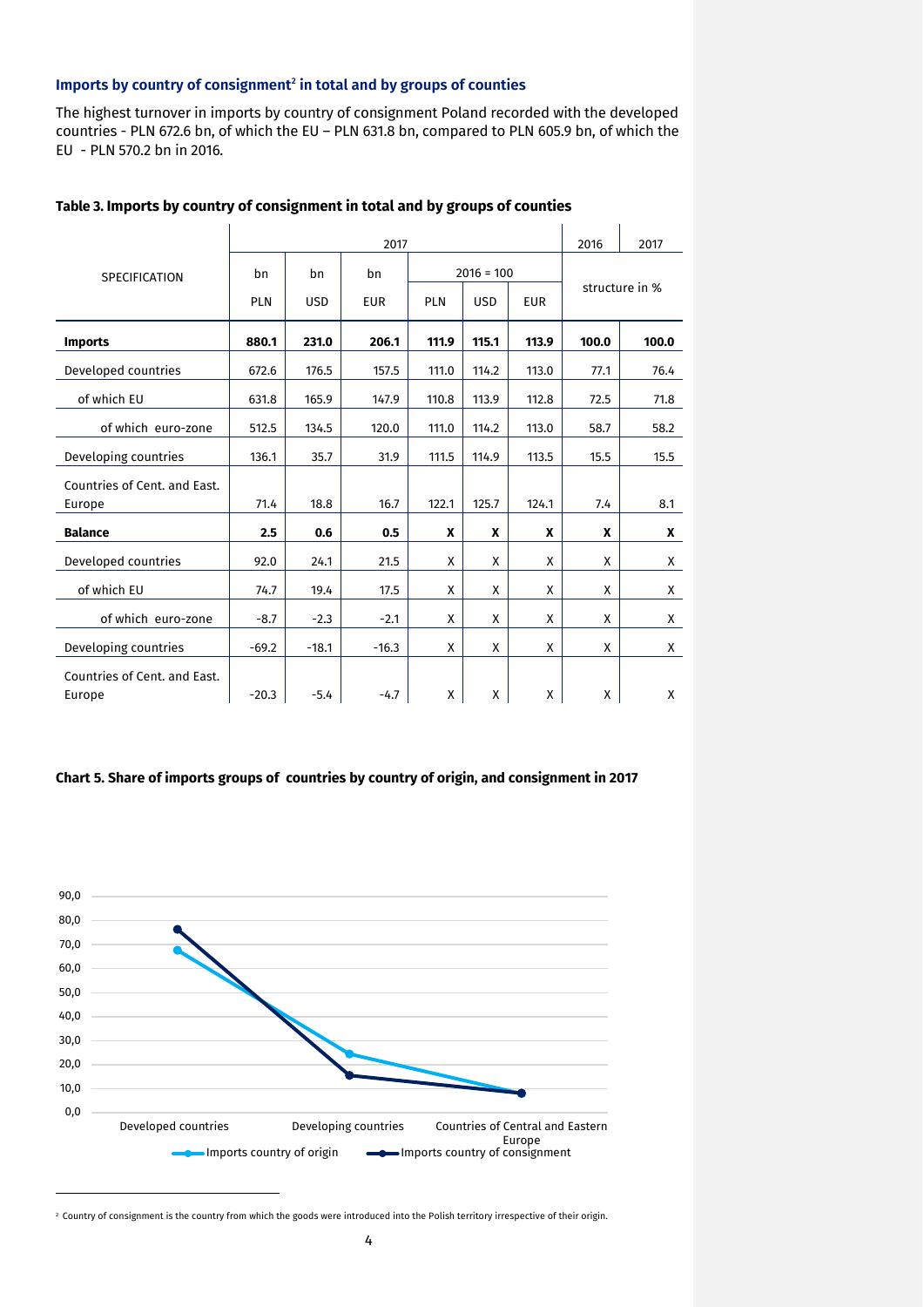# **Imports by country of consignment – by countries**

The share of Germany in imports by country of consignment to imports by country of origin was higher by 4.9 pp, accordingly the share of the Netherlands was higher by 2.2 pp and Belgium by 1.1 pp.

### **Table 4. Imports by country of consignment – by countries**

|                      | 2017       |            |            |            |              |            |                | 2017 |  |
|----------------------|------------|------------|------------|------------|--------------|------------|----------------|------|--|
| <b>SPECIFICATION</b> |            |            |            |            | $2016 = 100$ |            |                |      |  |
|                      | bn         | bn         | bn         |            |              |            | structure in % |      |  |
|                      | <b>PLN</b> | <b>USD</b> | <b>EUR</b> | <b>PLN</b> | <b>USD</b>   | <b>EUR</b> |                |      |  |
| <b>IMPORTS</b>       |            |            |            |            |              |            |                |      |  |
| 1. Germany           | 246.6      | 64.8       | 57.7       | 111.4      | 114.5        | 113.3      | 28.2           | 28.0 |  |
| 2. China             | 62.3       | 16.3       | 14.6       | 110.3      | 113.7        | 112.3      | 7.2            | 7.1  |  |
| 3. Russia            | 56.6       | 14.9       | 13.3       | 122.5      | 126.0        | 124.5      | 5.9            | 6.4  |  |
| 4. Netherlands       | 52.4       | 13.8       | 12.3       | 111.1      | 114.3        | 113.1      | 6.0            | 6.0  |  |
| 5. Italy             | 47.5       | 12.4       | 11.1       | 109.8      | 112.8        | 111.8      | 5.5            | 5.4  |  |
| 6. France            | 36.5       | 9.6        | 8.5        | 108.8      | 111.7        | 110.7      | 4.3            | 4.1  |  |
| 7. Czech Republic    | 35.6       | 9.3        | 8.3        | 111.2      | 114.3        | 113.1      | 4.1            | 4.0  |  |
| 8. Belgium           | 32.7       | 8.6        | 7.7        | 112.5      | 115.6        | 114.5      | 3.7            | 3.7  |  |
| 9. United Kingdom    | 24.2       | 6.4        | 5.7        | 107.6      | 110.8        | 109.5      | 2.9            | 2.7  |  |
| 10. Spain            | 21.4       | 5.6        | 5.0        | 116.3      | 119.7        | 118.4      | 2.3            | 2.4  |  |

Imports from China according by country of consignment to imports by country of origin was lower about 4.7 pp